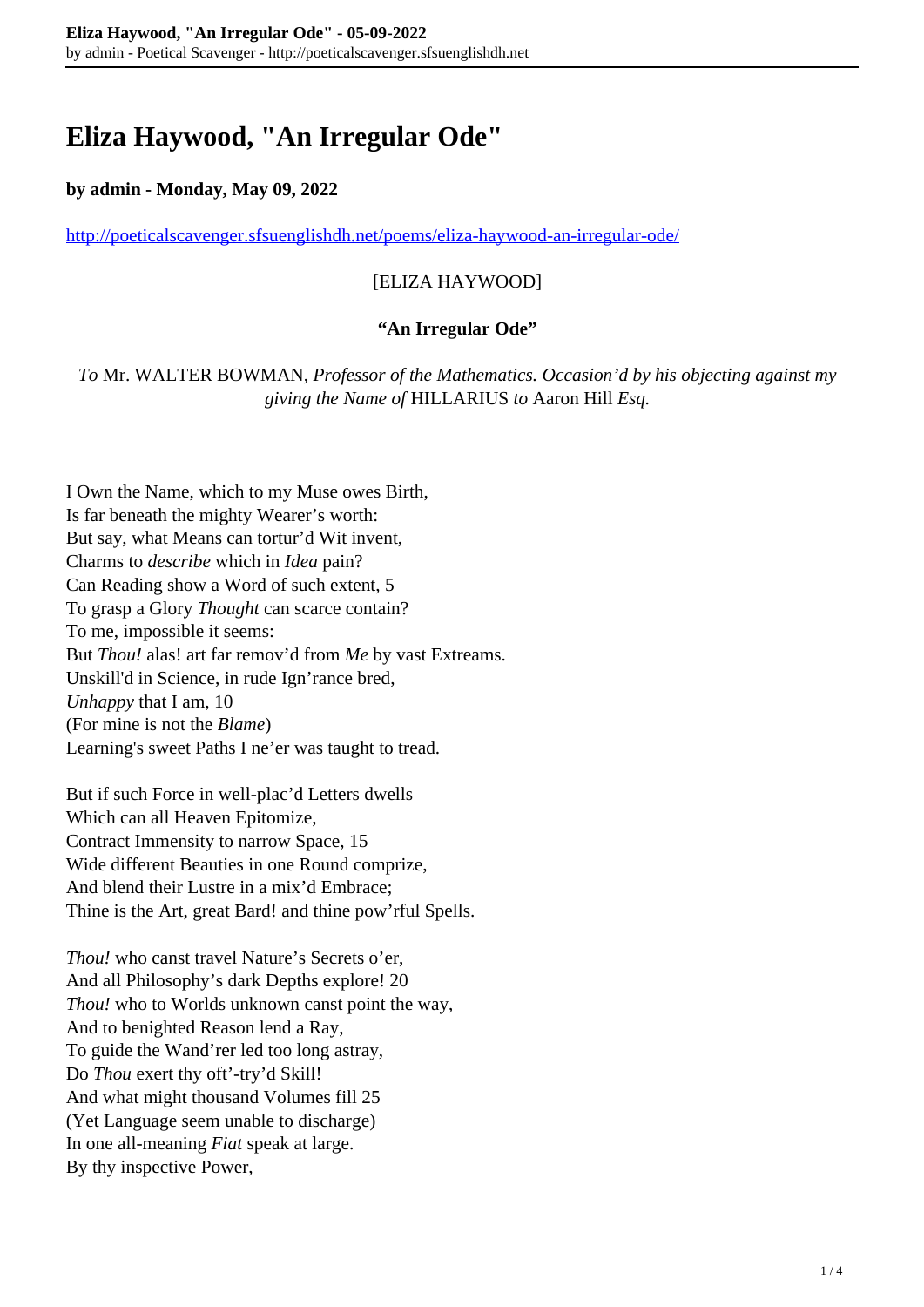Descry some lucky Hour, When the sloth-shedding Sway of *Saturn* yields 30 To *Mercury's* inspiring Reign, When vigorous Planets rule the Azure Fields, And warmly actuate Man's inventive Brain; Study can know no nobler Aim, Than to find out some comprehensive Name 35 For Him, whom to admire, is the best Plea for Fame.

A Name it must be, which implies, At once the Wonders of his Soul and Eyes! Cherubial Sweetness! Godlike Majesty! Numberless Myriads of Divinities, 40 Which, sparkling, in his Looks, his Words, his Works, we see: Harmonious let it be in Sound, Yet with Solemnity abound; With Heaven-tun'd Notes adorn the nervous Sense, Soft as his Voice, but lofty as his Mien: 45 Each thrilling Syllable pleas'd-Awe impart, Which thro' the Ear, may strike the Heart With rapt'rous Tremblings; touch the Strings of Life, Make Extasy within it self at strife 'Twixt Tenderness and Reverence: 50 To the *Mind's* Eye make every Glory seen, And the wrapt Soul feel all his Force, tho' Worlds should rush between:

But if thou seekst what Learning cannot show, For all in vain, I fear, is human Art, To the great Source of perfect Knowledge go; Shake off Mortality, and on a Beam 55 Of tow'ring Thought, swift thro' the AEther dart, Where blazing Galaxies of Light, Strike the aw'd Eye, and dazzle vulgar Sight; Nor, till thou reach the Throne of the *Supreme*, Let meaner Views retard th' advent'rous Flight. 60 *There,* MOSES! DAVID! GIDEON! and the rest Of the immortal Blest, Who by his deathless Lays more glorious Shine, Will hail thy glad Approach in shouting Throngs, And bid thee welcome to the Realms divine; 65 Both Saints and Angels forward thy Request. (Angels are his Admirers too, And copy Hallelujahs from his Songs) Nor shall thy Wishes vainly sue; Th' Almighty's Self will smile with pleas'd regard, 70 And give thy daring Genius this reward: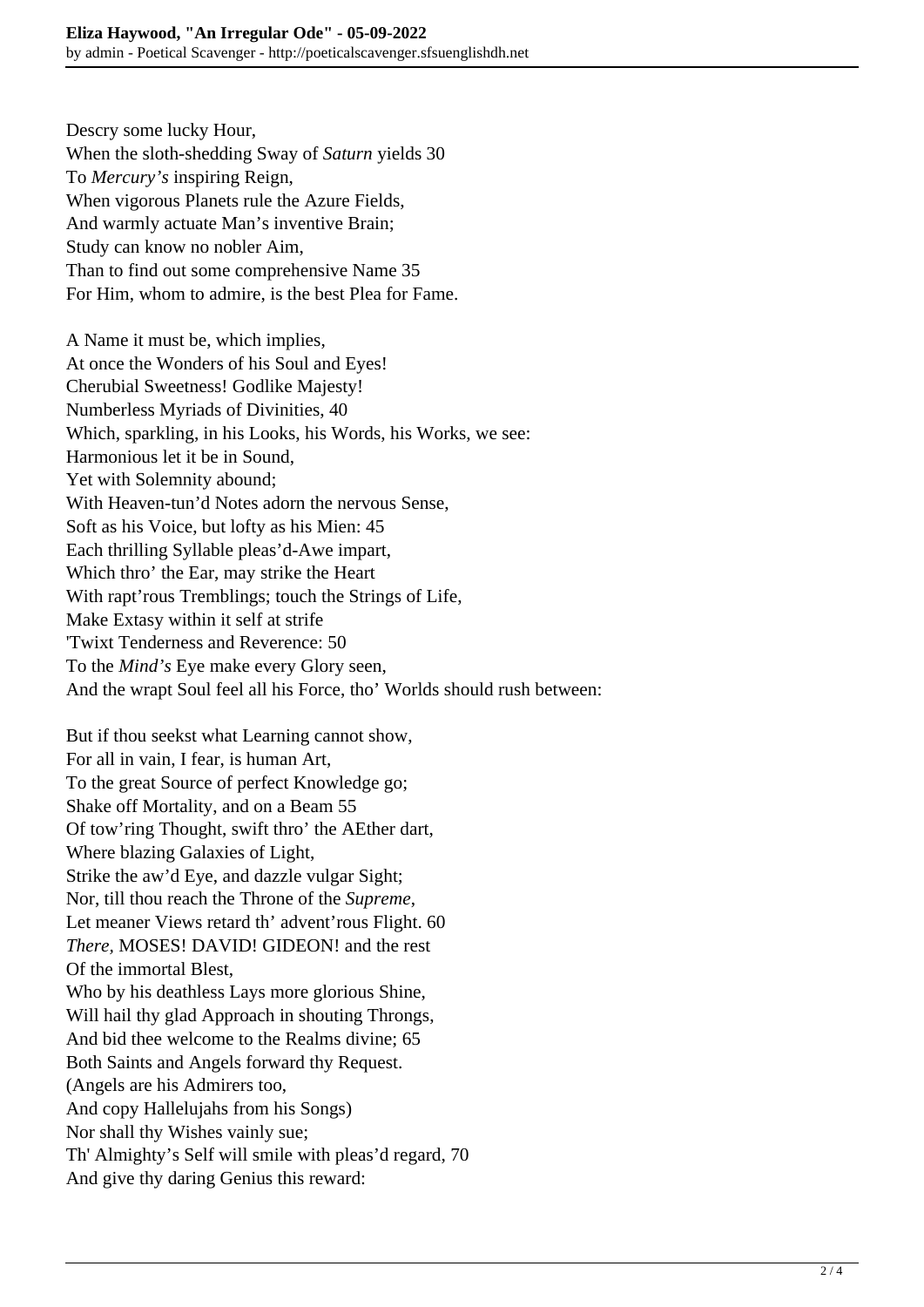Of all who Tribute paid, Of Thee it shall be said, Heaven's darling Care stands all to thee confest, Thou know'st Him most, and can'st describe Him best. 75

But till that Day, my boastful Pride shall live! A Pride, so vast, as Empire could not give! Far as Creation reaches, shall the Name *Eliza* chose, tune the whole Voice of Fame; The wafting Air shall bear the Accents round, 80 And all the wide Expanse echo the rapt'rous Sound: Thro' every Orb, HILLARIUS shall be heard, And Altars to his shining Virtues rear'd; HILLARIUS *there*, as *here*, be understood, By all the Wise, the Brave, the Great, and Good. 85

# **NOTES:**

**Subtitle** *Hillarius* A reference to Aaron Hill (1685-1750), dramatist and poet who, in the early 1720s, developed "a literary coterie dubbed the 'Hillarian circle' after the name bestowed on him by one of his fervent admirers, the novelist and dramatist Eliza Haywood" (Christine Gerrard, *Aaron Hill: The Muses' Projector, 1685-1750*, pp. 61-2); *WALTER BOWMAN* (1699-1782).

**1** *Muse* "The inspiring goddess of a particular poet; [hence] a poet's particular genius, the character of a particular poet's style" (*OED*).

**17** *Lustre* "Luminosity, brilliancy, bright light; luminous splendor" (*OED*).

**18** *Bard* "A lyric or epic poet, a 'singer'; a poet generally" (*OED*).

**30** *sloth-shedding Sway of Saturn.* In astrological terms, Saturn was associated with industriousness and determination.

**31** *Mercury's inspiring Reign* In astrological terms, Mercury was associated with reason and wit.

**32** *Azure Fields* Figurative phrase alluding to the skies or heavens.

**39** *Cherubial* "Angelic" (*OED*).

**40** *Myriads* "Countless numbers" (*OED*).

**45** *Mien* "The look, bearing, manner, or conduct of a person, as showing character, mood" (*OED*).

**61** *Moses* "A Hebrew prophet and lawgiver…[who] was inspired by God on Mount Sinai to write down the Ten Commandments" (*OCB*); *David* "One of the best-known biblical characters" serves as follower and chosen hero of God in bible (*OCB*); *Gideon* A military leader of the Israelites who won an important